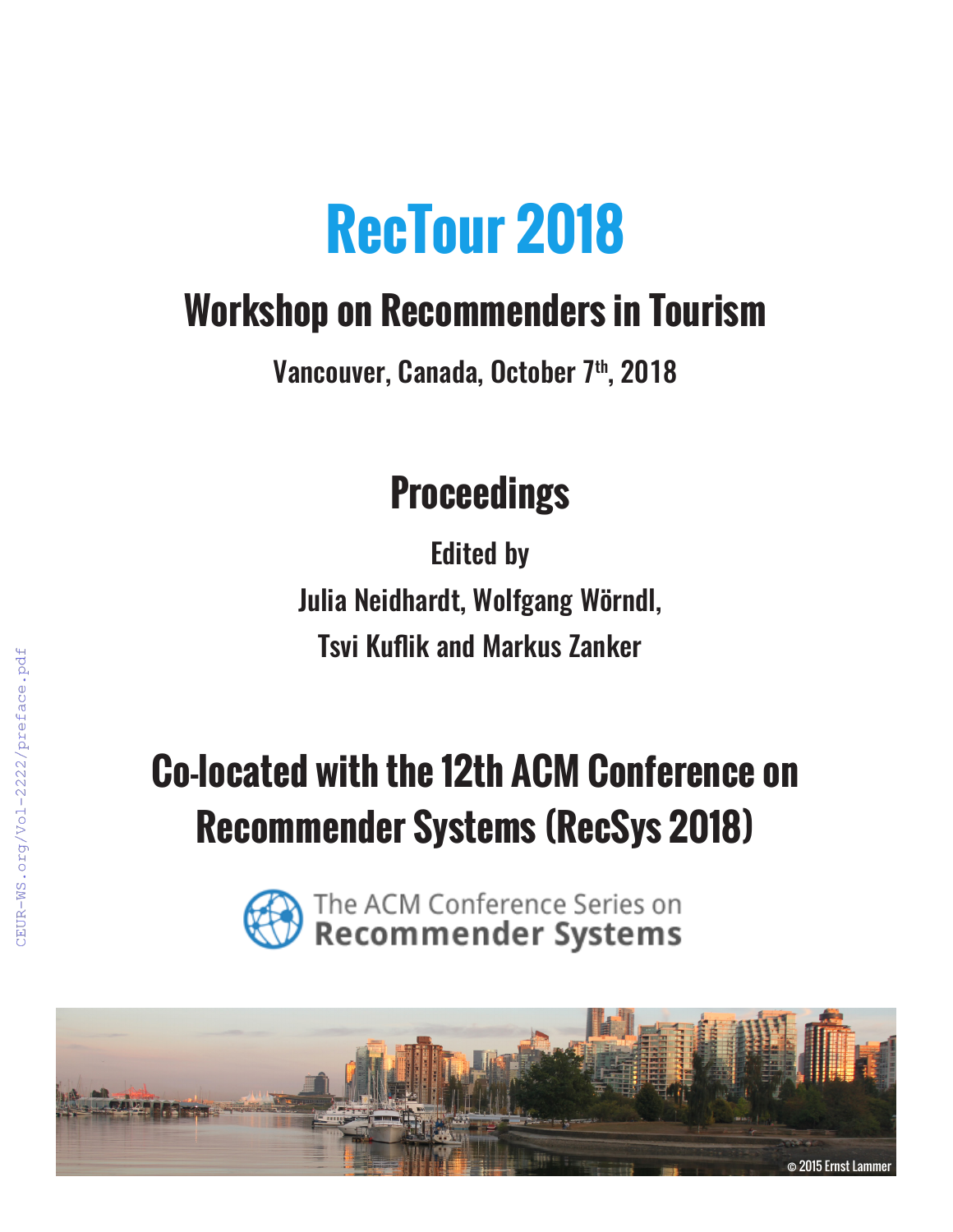#### **Copyright and Bibliographical Information**

Copyright © 2018 for the individual papers by the papers' authors. Copying permitted for private and academic purposes. This volume is published and copyrighted by its editors. The copyright for papers appearing in these proceedings belongs to the papers' authors.

This volume is published by Julia Neidhardt, Wolfgang Wörndl, Tsvi Kuflik and Markus Zanker.

Published online at CEUR-WS.org.

Proceedings of the Workshop on Recommenders in Tourism (RecTour 2018), held in conjunction with the 12th ACM Conference on Recommender Systems (RecSys 2018), October 2nd - 7th, 2018, Vancouver, Canada, https://recsys. acm.org/recsys18/.

Julia Neidhardt, Wolfgang Wörndl, Tsvi Kuflik and Markus Zanker (editors).

Further information about the workshop can be found at: http://www.ec.tuwien.ac.at/rectour2018/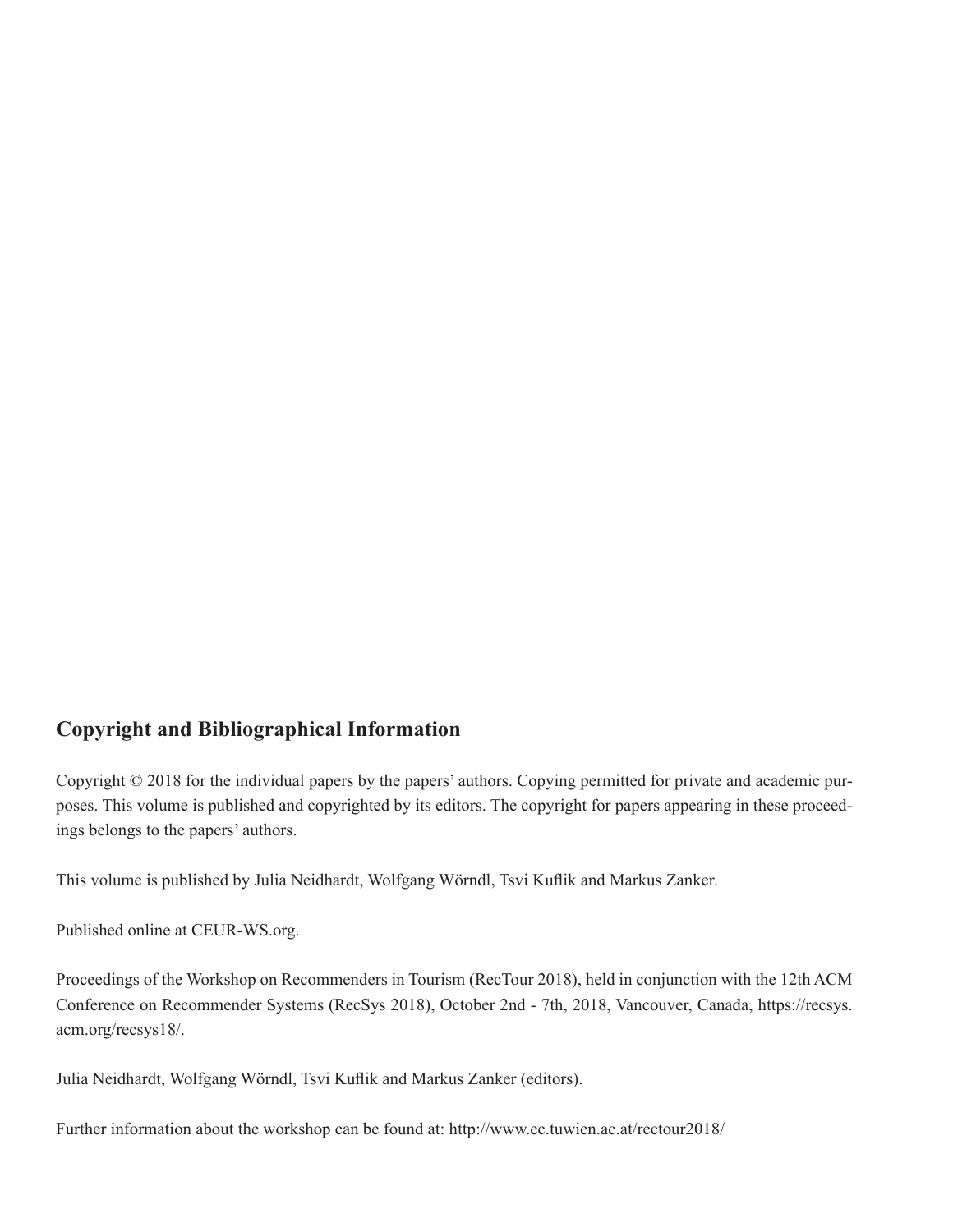### **Preface**

This volume contains the contributions presented at the Workshop on Recommenders in Tourism (RecTour), hold in conjunction with the 12th ACM Conference on Recommender System (RecSys 2018), in Vancouver, Canada.

RecTour 2018 focuses on a variety of challenges specific to recommender systems in the tourism domain. This domain offers considerably more complicated scenarios than matching travelers with the presumably best items. Planning a vacation usually involves searching for interconnected and dependent product bundles, such as means of transportation, accommodations, attractions, and activities, with limited availabilities and contextual aspects (e.g., spatio-temporal context, social context, activity sequence, and environment) with a major impact. In addition, travel related products are emotionally "loaded" and thus largely experiential in nature; therefore, decision taking is often not solely based on rational or objective criteria. Therefore, information provisioning at the right time about destinations, accommodations and various further services and possible activities is challenging. Additionally, and in contrast to many other recommendation domains, information providers are usually small and medium sized enterprises (SMEs) that many times do not possess the capacity to implement basic recommender systems. Moreover, there is no single, standard format to house information which might be included in these systems. Last, much of the tourism experience is co-produced, i.e., it occurs during the consumption of the product and interaction with the provider. Therefore, the context of the recommendation is extremely important. Thus given this diversity, building effective recommender systems within the tourism domain is extremely challenging.

The rapid development of information and communication technologies (ICT) in general and the web in particular has transformed the tourism domain whereby most travelers rely little on travel agents or agencies. Indeed, recent studies indicate that travelers now actively search for information using ICT in order to compose their vacation packages according to their specific emotionally driven preferences. Additionally when on-site, they search for freely available information about the site itself rather than renting a visitor guide that may be available, but considered to be expensive and sometimes outdated. However, like in many other cases, the blessing of the web comes with a curse; the curse of information overload. As such, recommender systems have been suggested as a practical tool for overcoming this information overload. However, because the tourism domain is extremely complex, those designing tourism-focused recommender systems face huge challenges.

This workshop brings together researchers and practitioners from different fields (e.g., tourism, recommender systems, user modeling, user interaction, mobile, ubiquitous and ambient technologies, artificial intelligence and web information systems) working in the tourism recommendation domain. The workshop aims to provide a forum for these people to discuss novel ideas for addressing the specific challenges for recommender systems in tourism with the goal to advance the current state-of-the-art in this field. Another goal of the workshop is to identify practical applications of these technologies within tourism settings from the point of view of individual users and user groups, service providers, as well as from additional stakeholders (e.g., destination management organizations). Finally, RecTour 2018 aims to continue the community building processes and discussions started at previous RecTour Workshops, i.e., at RecTour 2016 in Boston, MA, USA and at RecTour 2017 in Como, Italy.

Septermber 2018 Julia Neidhardt, Wolfgang Wörndl, Tsvi Kuflik and Markus Zanker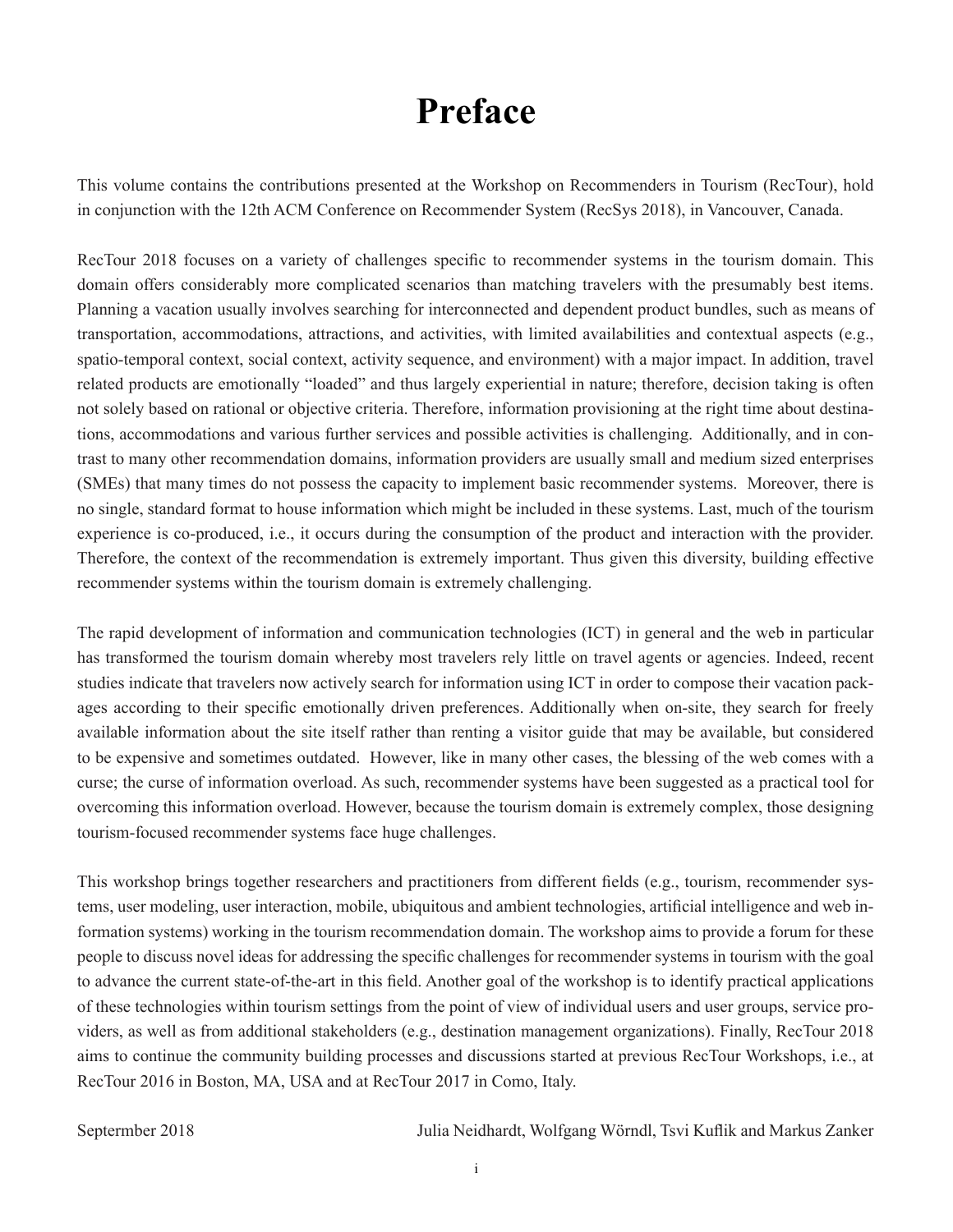### **Workshop Committees**

#### **Organizers**

- **Julia Neidhardt**, TU Wien, Austria
- **Wolfgang Wörndl**, TU München, Germany
- **Tsvi Kuflik**, The University of Haifa, Israel
- **Markus Zanker**, Free University of Bozen/Bolzano, Italy

#### **Program Committee**

- **Catalin-Mihai Barbu**, University of Duisburg-Essen, Germany
- **Derek Bridge**, University College Cork, Ireland
- **Amra Delic**, TU Wien, Austria
- **Damianos Gavalas**, University of the Aegean, Greece
- **Ulrike Gretzel**, University of Southern California, USA
- **Wilfried Grossmann**, University of Vienna, Austria
- **Daniel Herzog**, TU München, Germany
- **Dietmar Jannach**, TU Dortmund, Germany
- **Jan Krasnodebski**, Expedia, Switzerland
- **Antonio Moreno**, Universitat Rovira i Virgili, Spain
- **Francesco Ricci**, University of Bozen/Bolzano, Italy
- **Hannes Werthner**, TU Wien, Austria
- **Zheng Xiang**, Virginia Tech, USA
- **David Zibriczky**, trivago, Germany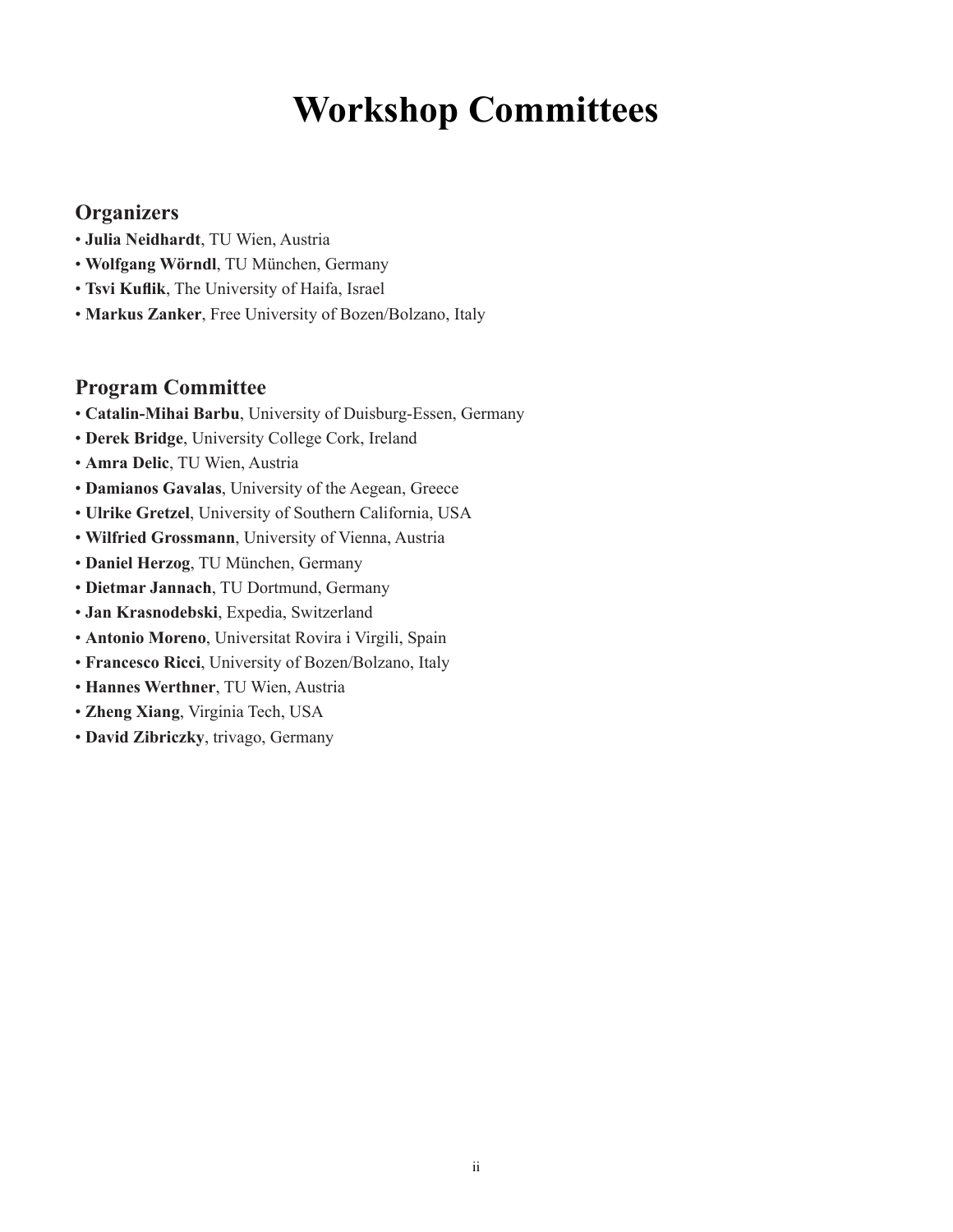### **Workshop Program**

#### **9:00 - 10:30 Session 1: Workshop Opening and Keynote**

• Workshop opening

• Keynote *Recommender Systems in Tourism: A Case for Interactive Approaches* by **Dietmar Jannach** (Alpen-Adria-Universität Klagenfurt, Austria)

#### **10:30 - 11:00 Coffee Break**

#### **11:00 - 12:30 Session 2: Hotel Recommendation and Trip Planning**

• **Marie Al-Ghossein, Talel Abdessalem and Anthony Barré**: *Cross-Domain Recommendation in the Hotel Sector*.

• **Catalin-Mihai Barbu and Jürgen Ziegler**: *Designing Interactive Visualizations of Personalized Review Data for a Hotel Recommender System.*

• **Daniel Herzog, Nikolaos Promponas-Kefalas and Wolfgang Wörndl**: *Integrating Public Displays into Tourist Trip Recommender Systems.*

• **Koji Kawamata and Kenta Oku.** *Roadscape-based Route Recommender System using Coarse-to-fine Route Search.*

#### **12:30 - 14:00 Lunch Break**

#### **14:00 - 15:30 Session 3: Industry Perspective**

• Keynote *User Experience and Data: Bridging the Gap* by **Themis Mavridis** (Booking.com, Netherlands)

• **Alejandro Mottini, Alix Lheritier, Rodrigo Acuna-Agost and Maria A. Zuluaga**: *Understanding Customer Choices to Improve Recommendations in the Air Travel Industry.*

#### **15:30 - 16:00 Coffee Break**

#### **16:00 - 17:30 Session 4: Crowdsourcing and Evaluation**

• **Öykü Kapcak, Simone Spagnoli, Vincent Robbemond, Soumitri Vadali, Shabnam Najafian and Nava Tintarev**: *TourExplain: A Crowdsourcing Pipeline for Generating Explanations for Groups of Tourists.*

• **Linus W. Dietz and Achim Weimert**: *Recommending Crowdsourced Trips on wOndary.*

• **Pablo Sánchez and Alejandro Bellogin:** *Challenges on Evaluating Venue Recommendation Approaches: Position Paper.*

• Workshop closing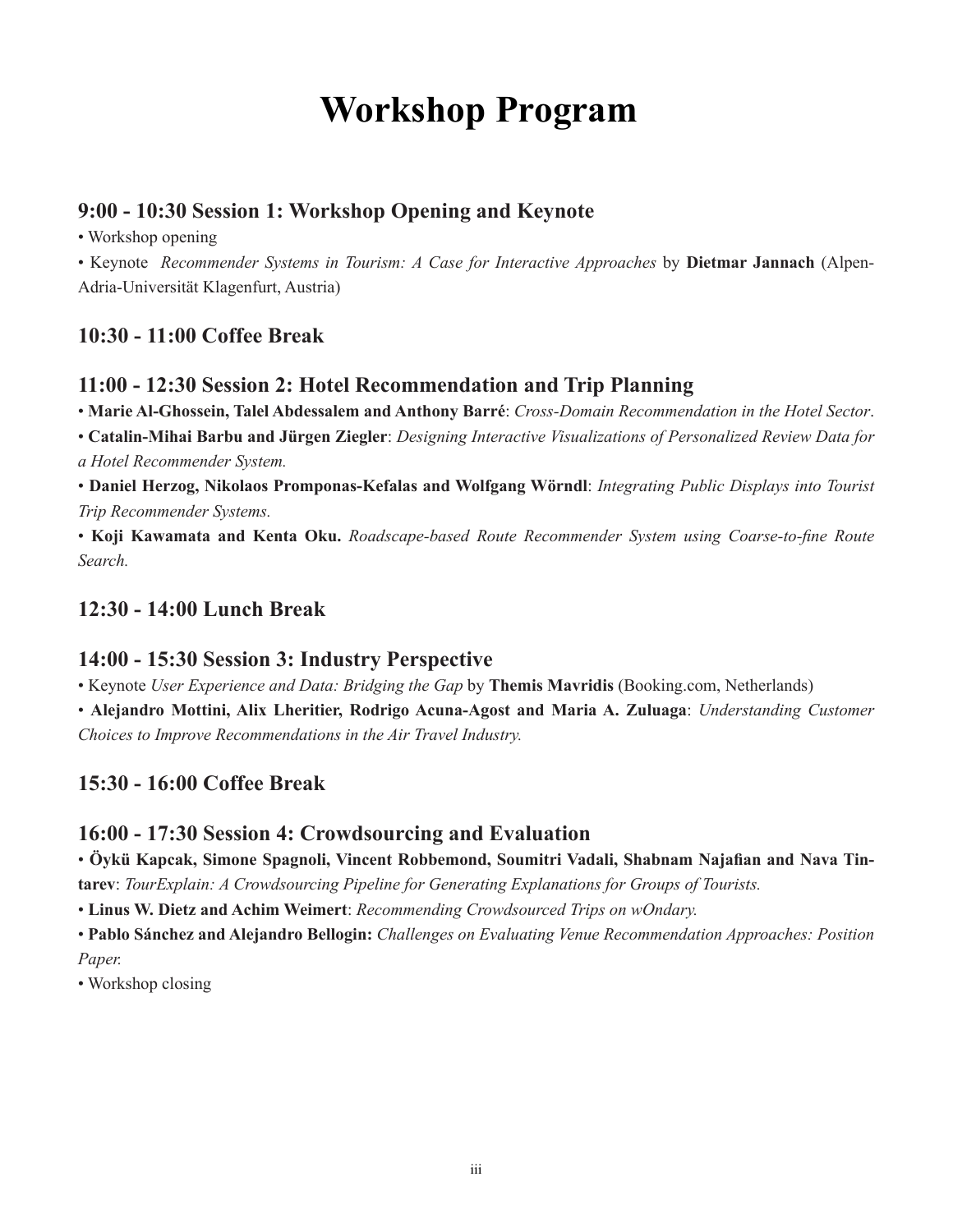## **Keynote** *Recommender Systems in Tourism: A Case for Interactive Approaches*

#### **by Dietmar Jannach,** Alpen-Adria-Universität Klagenfurt, Austria

#### **Abstract**



There are various ways in which recommender systems can support their users in touristic contexts, from the selection of a destination, over pre-trip itinerary planning, to point-of-interest recommendation during the trip. In many of these application scenarios, building a recommender system solely on long-term interest profiles is not possible. Instead, interactive approaches are required in which users have the opportunity to interactively state and eventually revise their needs and preferences, and where the system is also able to explain its suggestions.

In this talk, we first review several application scenarios for recommender systems in tourism and summarize their specific requirements. We then focus on interactive recommendation approaches

and specifically address the topics of explanations for recommender systems and mechanisms for user control.

#### **About the speaker**

Dietmar Jannach is a full professor of Information Systems at AAU Klagenfurt, Austria. Before joining AAU in 2017, he was a professor of Computer Science at TU Dortmund, Germany. In his research, he focuses on the application of intelligent system technology to practical problems and the development of methods for building knowledgeintensive software applications.

In the last years, Dietmar Jannach worked on various practical aspects of recommender systems. He is the main author of the first textbook on the topic published by Cambridge University Press in 2010 and was the co-founder of a tech startup that created an award-winning product for interactive advisory solutions.